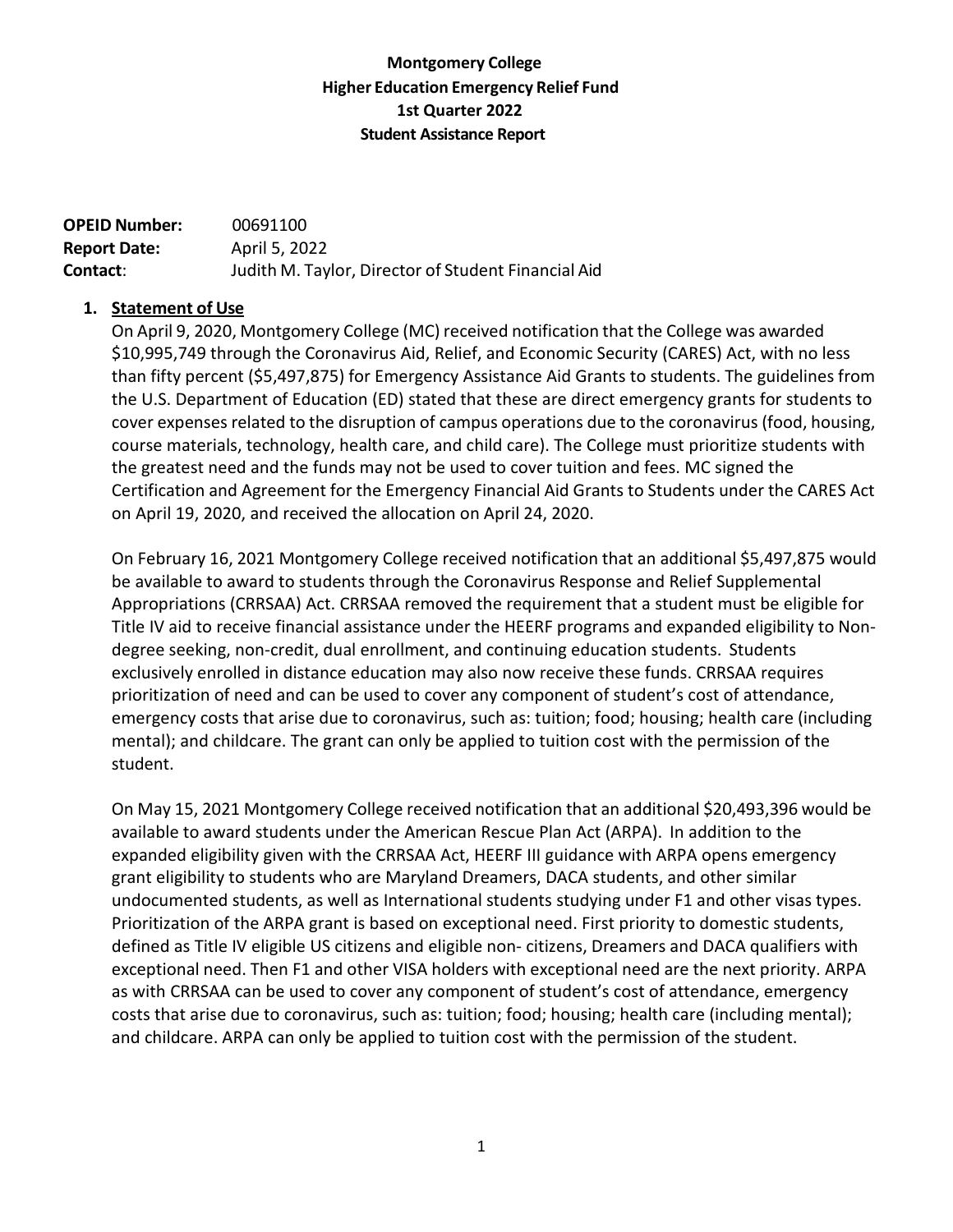## **2. Award Amount**

MC received \$31,489,146 combined from HEERF I, II, III for Emergency Financial Aid Grants to students. The college also allocated \$4,036,410.00 of the HEERF institutional portion to students as well as \$130,311 from our MSI grants.

## **3. Total amount of HEERF Emergency Financial Aid Grants distributed to students this quarter.**

### In the 1st Quarter of 2022 MC awarded \$8,577,500.00

| Amount requested to cover tuition | \$5,990,000.00 |
|-----------------------------------|----------------|
| Amount directly paid students     | \$2,587,500.00 |

# **4. The estimated total number of students at the institution eligible to participate during the 1st quarter,**

In order to be eligible to receive a HEERF grant at MC, students needed to complete an application, meet the eligibility criteria and terms of the application and either be currently enrolled, or were enrolled after March 13, 2020. We received 4492 HEERF Emergency Student Aid Applications for the 1st quarter. Of the estimated 4492 students, 3431 met all eligibility requirements based on submitting the application for the quarter, or submission of a previous application and now meeting the eligibility and/or priority criteria.

# **5. The total number ofstudents who have received an Emergency Financial Aid Grant to students in the 1st quarter.**

As of April 5, 2022, 3431 student awards were made through HEERF grants in the 1st quarter.

| Award Category                   | Number of Active Student Awards |
|----------------------------------|---------------------------------|
| Requested grant to cover tuition | 2396                            |
| Requested direct payment         | 1035                            |
| Total                            | 3431                            |

## **6. The method(s) used by the institution to determine which students receive Emergency Financial Aid Grants and how much they would receive.**

For the 1st quarter all students received an award amount of \$2500. To assure student awards were correctly prioritized, eight awarding priority groups were established. All remaining funds from HEERF I and HEERF II were awarded along with HEERF III using HEERF III - ARP guidance.

| ARP1 Priority Award Group 1 | Pell Eligible FAFSA completed                                                               |
|-----------------------------|---------------------------------------------------------------------------------------------|
| ARP1 Priority Award Group 2 | MD State Financial Aid Form (MSFAA) completed Pell eligible EFC                             |
|                             | Domestic means tested programs (eligible for federal/state/county need-based benefits) No   |
| ARP1 Priority Award Group 3 | <b>FAFSA</b>                                                                                |
| ARP1 Priority Award Group 4 | Domestic Income based on 2021 GEER Income chart** (FAFSA or No FAFSA)                       |
|                             | International means tested programs (eligible for federal/state/county need-based benefits) |
| ARP1 Priority Award Group 5 | tested, No FAFSA                                                                            |
| ARP1 Priority Award Group 6 | International Income based on 2021 GEER Income chart** (FAFSA or No FAFSA)                  |
| ARP1 Priority Award Group 7 | Domestic Lowest need-last priority                                                          |
| ARP1 Priority Award Group 8 | International Lowest need -last priority                                                    |